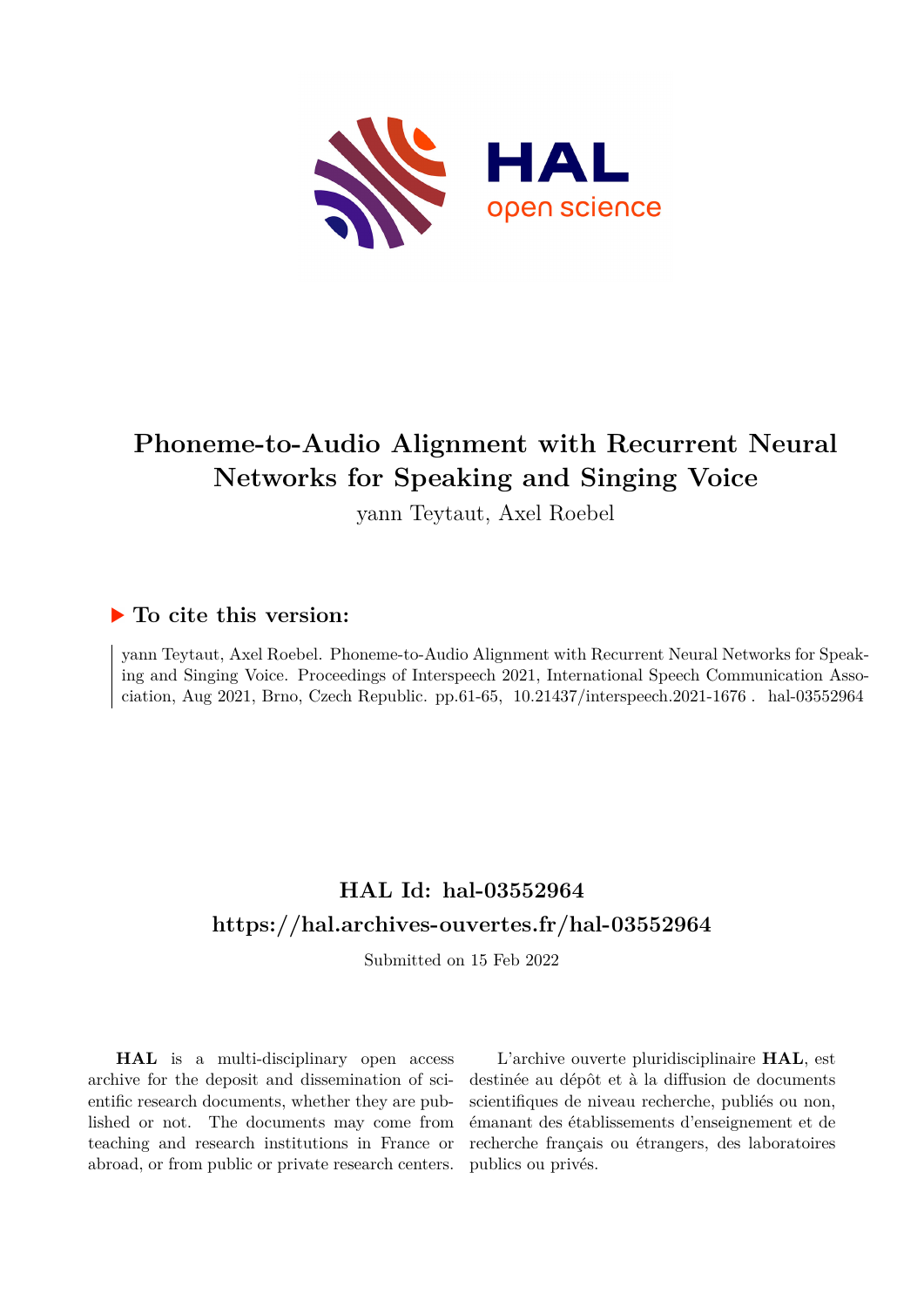## Phoneme-to-audio alignment with recurrent neural networks for speaking and singing voice

*Yann Teytaut, Axel Roebel*

STMS Lab, UMR 9912 (IRCAM, CNRS, Sorbonne University), Paris, France

yann.teytaut@ircam.fr, axel.roebel@ircam.fr

## Abstract

Phoneme-to-audio alignment is the task of synchronizing voice recordings and their related phonetic transcripts. In this work, we introduce a new system to forced phonetic alignment with Recurrent Neural Networks (RNN). With the Connectionist Temporal Classification (CTC) loss as training objective, and an additional reconstruction cost, we learn to infer relevant perframe phoneme probabilities from which alignment is derived. The core of the neural architecture is a context-aware attention mechanism between mel-spectrograms and side information. We investigate two contexts given by either phoneme sequences (model PHATT) or spectrograms themselves (model SPATT). Evaluations show that these models produce precise alignments for both speaking and singing voice. Best results are obtained with the model PHATT, which outperforms baseline reference with an average imprecision of 16.3ms and 29.8ms on speech and singing, respectively. The model SPATT also appears as an interesting alternative, capable of aligning longer audio files without requiring phoneme sequences on small audio segments. Index Terms: phoneme-to-audio alignment, recurrent neural network, Connectionist Temporal Classification, voice analysis.

## 1. Introduction and related work

The general purpose of any alignment system is to determine a precise mapping between several representations that share common underlying information. For instance, while audioto-score alignment aims to retrieve the start and end times of each event reported in a music score for a given performance [1], lyrics-to-audio alignment is focused on the time location of words pronounced in a recording [2]. In the analysis of speech and singing voice signals, for which linguistics, phonetics and pronunciation are important subjects of interest [3], it is also particularly convenient to have an alignment at the phoneme level, a task known as phonemes-to-audio alignment [4].

Given an audio file with voice, and a phonetic transcript of the text contained in it, a *forced alignment* system is expected to determine time boundaries for each phoneme automatically. Until recently, although some alternatives have been proposed [5], most forced aligners in the literature relied on Hidden Markov Models - Gaussian Mixture Model (HMM-GMM) to infer hidden states from likelihood scores derived from features computed on raw audio or spectral representations [3, 4, 6, 7, 8].

With the advent of deep learning in many fields related to music and audio data, numerous approaches for achieving forced alignment with Deep Neural Networks (DNN) have been reported as a complement to the standard methods. This recent trend comes with the design of a training procedure allowing neural models to learn how to predict phonetic sequences from audio inputs. The predictions can take the form of a phoneme classification or phonetic probability distribution per time unit, which are exploitable towards final alignment retrieval.

For such models to be trained and produce high-quality alignments, a first intuitive strategy is to compare, at each time, the phoneme predicted by the model to the real phoneme thanks to the Categorical Cross-Entropy loss function. From this point of view, the alignment challenge is a classification problem. Though great performances are to be denoted [9, 10], this calls for training data for which precise alignment is already known in advance. It is a major limitation since only few accessible datasets provide perfectly annotated ground truths.

A second approach makes use of specialized cost function, the Connectist Temporal Classification (CTC) [11]. CTC has been mostly used to train Recurrent Neural Networks (RNN) for sequence transcription [12]. A first attempt to apply this algorithm to alignment based on a Wav-U-Net revealed itself successful [13]. However, such a model requires large amount of data, much more than publicly available datasets provide.

A recent development does not face these shortcomings, and directly derives alignment from attention weights of an encoder-decoder that jointly aligns and separates speech [14]. It achieves state-of-the-art alignment precision, and is competitive with a reference Kaldi implementation of a Montreal Forced Alignment (MFA) algorithm [7], making it a strong baseline. While [14] was exclusively limited to speech, we believe that a comparison with singing voice is of interest: sung phonemes may be more challenging to align than spoken ones due to the larger diversity encountered in musical contexts [15].

In this work, we aim to develop a forced phonetic aligner suitable for both speaking and singing voice. We propose to couple the context-aware attention mechanism used in [14], and defined in [16], with the CTC algorithm as training objective. We argue that an additional spectral reconstruction loss helps producing high-quality alignments. After having evaluated our model with two types of attention context, namely spectral and phonetic, our results highlight relevant alignment performances. In the case of phonetic-based attention, we outperform the baseline reference in terms of mean and median time errors (32.2% and 15.2% relative gain, respectively) for speech and singing.

Our main contributions are:

- Two methods, based on the same neural architecture, for exploiting either spectral or phonetic side information during training and inference for phonetic alignment;
- The integration of a spectral reconstruction cost with the CTC to ensure that alignment information is taken into account for the generation of the phonetic posteriogram.

This paper is structured as follows. In section 2, we present our phonetic aligner by covering the various concepts that are implicated in its elaboration. Next, section 3 gives an overview of the experiments to pursue with our newly designed system, thus leading to our results and further discussions in section 4. Finally, section 5 summarizes and concludes our investigations.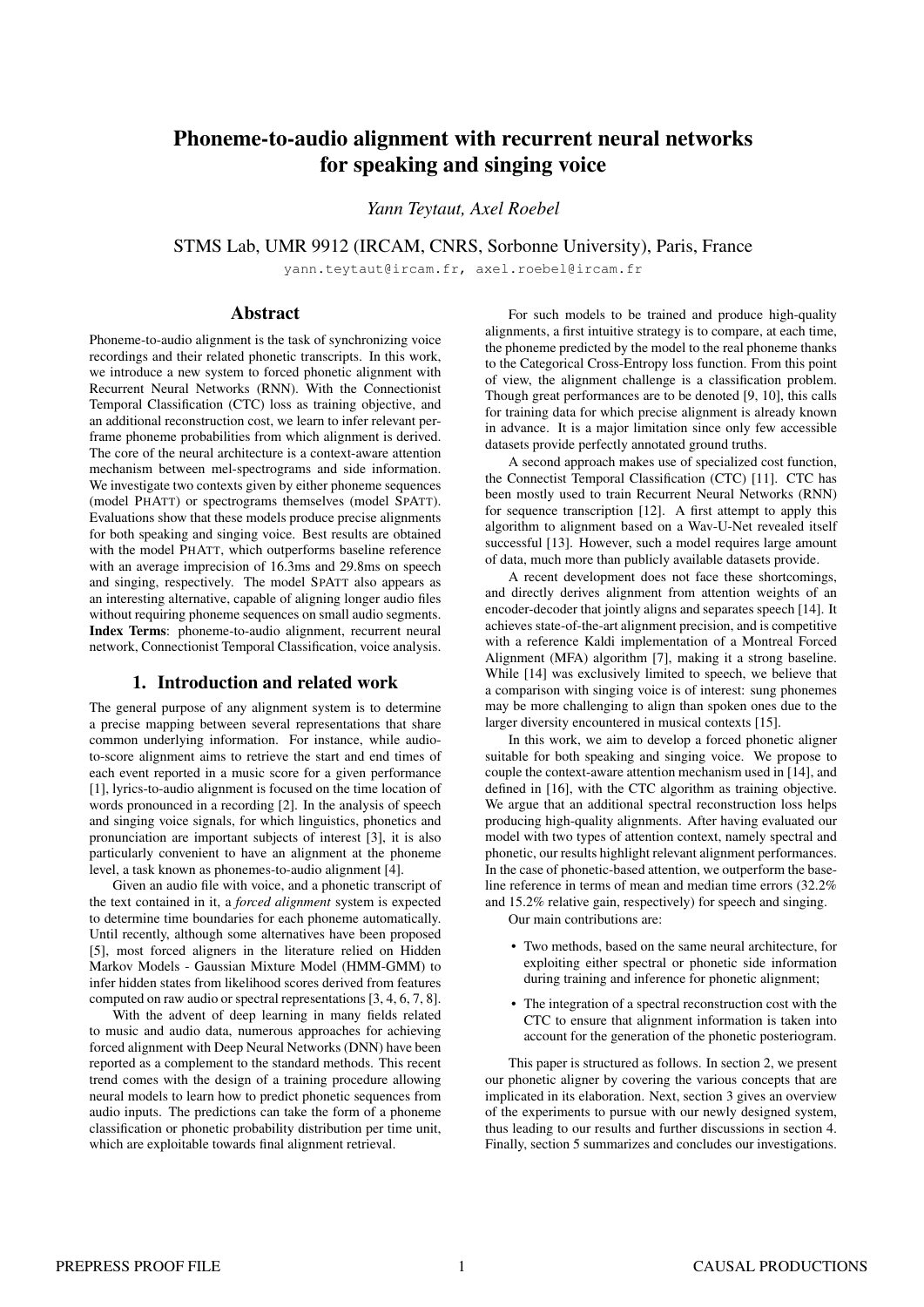## 2. Phonetic aligner proposal

This section introduces our deep learning-based phonemes-toaudio aligner. The developed model relies on the CTC loss, a context-oriented attention mechanism and temporal coherence reinforcement. Once trained, we use it for alignment retrieval. These notions are explained in upcoming paragraphs.

#### 2.1. Sequence prediction with CTC

Connectionist Temporal Classification (CTC) is an approach to train neural networks for tasks involving sequence labeling and segmentation [11] such as handwriting transcription [17], speech recognition [18] or audio-based keyword detection [19]. Let  $T$  and  $M$  denote two integers. Given some alphabet  $A$ , an input representation  $\mathbf{x} = \{x(t)\}\$ ,  $t \in [0, \ldots, T-1]$  and its associated transcript  $y = \{y(m)\}, m \in [0, \ldots, M-1]$  with  $y(m) \in \mathcal{A}$ , the CTC algorithm will predict output sequences  $\hat{\mathbf{y}} = {\hat{y}(t)}, t \in [0, \dots, T-1]$  with  $\hat{y}(t) \in \mathcal{A} \cup {\varepsilon}$ . The extra token  $\varepsilon$  is referred to as the *blank* label, and means that there is no character from  $A$  concretely specified at time  $t$ . It is expected that the output sequence reduces to the target one, *i.e.*  $\mathcal{B}(\hat{y}) = y$ , where  $B$  is an operator merging successive repeated labels then removing all blanks from  $\hat{y}$ , *e.g.*  $\mathcal{B}(\varepsilon a a a \varepsilon \varepsilon \varepsilon b \varepsilon \varepsilon) = ab$ .

As there may exist many sequences  $\hat{y}$  that can reduce to the ground truth y, a CTC-based neural network is trained to produce a *phonetic posteriogram* (per-frame probabilities)  $\mathbb{P}(\hat{\mathbf{y}}_t|\mathbf{x})$ over the set  $A \cup \{\varepsilon\}$  while maximizing the CTC conditional probability, with respect to the model's learnable parameters Θ,

$$
\mathbb{P}(\mathbf{y}|\mathbf{x};\Theta) = \sum_{\hat{\mathbf{y}},\mathcal{B}(\hat{\mathbf{y}})=\mathbf{y}} \prod_{t=0}^{T-1} \mathbb{P}(\hat{\mathbf{y}}_t|\mathbf{x};\Theta)
$$
(1)

hence minimizing the negative-log-likelihood loss function

$$
\mathcal{L}_{\text{CTC}}(\Theta) = -\log \mathbb{P}(\mathbf{y}|\mathbf{x}; \Theta). \tag{2}
$$

By nature, the CTC loss does not favour any alignment, and may therefore seem inappropriate for this purpose, yet conclusive results were obtained for lyrics-to-audio alignment [13, 20]. We aim to align at the phoneme level, *i.e.* with higher precision.

#### 2.2. Encodings and attention mechanism

To train the acoustic model on audio data, magnitude log-scaled mel-spectrograms are computed as input features x and longterm spectral information is encoded by two recurrent layers, namely Bidirectional Long Short-Time Memory (Bi-LSTM). Prior to the encoding itself, convolutional blocks help extracting relevant features from the spectrogram − and notably creating a representation that is suitable for our task.

A second encoder sharing the same architecture is used to process some side information. We investigate two contexts for this other branch: (1) A model with spectral context, denoted SPATT, that re-uses the spectrogram as second input to build a self-spectral attention revealing the relevant spectral segments; (2) A model with phonetic context, denoted PHATT, using nonaligned phonetic phrases as second input, that aims to associate each phoneme with specific spectral regions. These phonetic sequences (to be aligned) are converted into activation matrices seen as succession of one-hot vectors over the alphabet A.

Following the implementation of [14, 16], we put forward a context-oriented attention mechanism. Let  $\mathcal{E}_S$  and  $\mathcal{E}_C$  denote the spectrogram and side information encodings<sup>1</sup>, respectively.



Figure 1: *Overview of our proposed system. Mel-spectrogram and side information (phonetic/spectral) are encoded, involved in an attention mechanism and then decoded, resulting in CTC posteriogram that is expected to allow spectral reconstruction.*

Attention weights  $W$  are computed thanks to a learnable dense layer  $w$ , and are turned into a context vector  $C$  as below:

$$
W = \sigma \left( \mathcal{E}_S(\mathbf{w}\mathcal{E}_C)^\mathcal{T} \right) = \frac{\exp\left( \mathcal{E}_S(\mathbf{w}\mathcal{E}_C)^\mathcal{T} \right)}{\sum_{m=0}^{M-1} \exp\left( \mathcal{E}_S(\mathbf{w}\mathcal{E}_C)^\mathcal{T} \right)} \tag{3}
$$

$$
\mathcal{C} = \mathcal{W}\mathcal{E}_C. \tag{4}
$$

All in all, the concatenation  $[\mathcal{C}, \mathcal{E}_S]$  is sent to a CTC decoder, composed of two Bi-LSTM followed by a dense layer with softmax activation, leading to probabilities over  $A \cup \{\varepsilon\}.$ This is summarized on Fig. 1 presenting our system overview.

#### 2.3. Temporal coherence reinforcement

Although a CTC-based network is trained to predict per-frame phoneme probabilities, it is worth noticing that the CTC loss is originally a transcription loss in the sense that it only makes sure that the sequence decoded from probabilities  $\hat{y}$  is close, if not equal, to the correct one y. As a result, the time locations in the phonetic posteriogram do not contribute to the loss value whereas they should, as they directly have an impact on the alignment quality. To cope with this, and help the model predict phonemes at their accurate position, we add a supplementary constraint that consists in reconstructing the input spectrogram from the CTC predictions, seen as a compressed representation of input data. To this aim, a spectral decoder composed of two Bi-LSTM followed by a dense layer with tanh activation is used. See also on Fig. 1. The inputs to this decoder are the outputs of the dense layer prior to CTC softmax activation, without blank. We further argue that computing the spectral estimate  $\hat{x}$  and training the network to minimize the L2 loss

$$
\mathcal{L}_{\text{REC}}(\Theta) = ||\hat{\mathbf{x}} - \mathbf{x}||_2 \tag{5}
$$

will reinforce temporal coherence in the CTC posteriogram.

<sup>&</sup>lt;sup>1</sup>The mechanism accepts any length for the side information since  $\mathcal{E}_S$  and  $\mathcal{E}_C$  are shaped  $(T, E)$  and  $(T \text{ or } M, E)$  for E encoding units.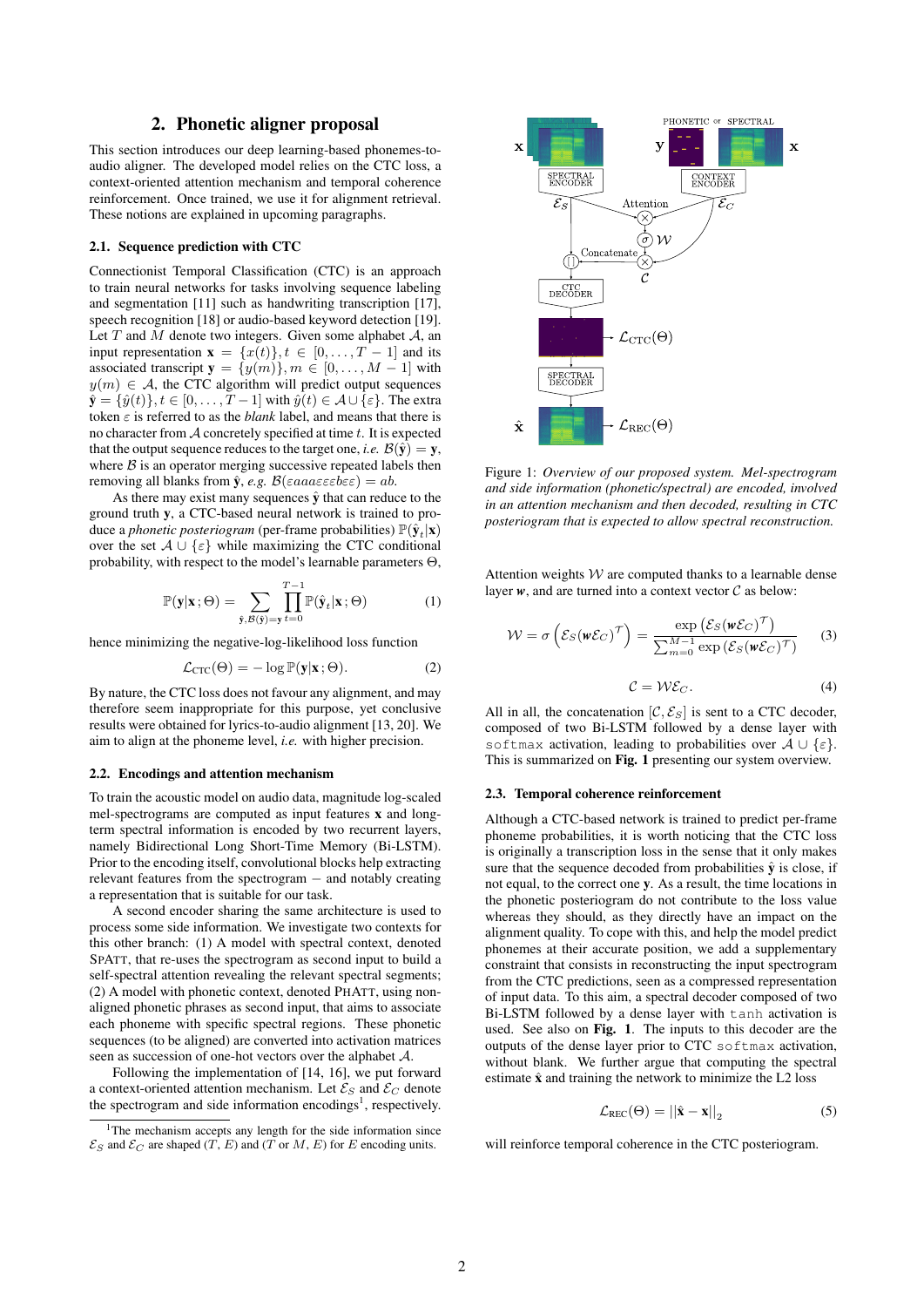

Figure 2: *Alignment procedure summary: the trained model outputs labels (phonemes+blank) probabilities that are used to create an accumulative cost matrix over time. Alignment can be retrieved with beam search decoding. Example is singing voice.*

#### 2.4. Final alignment retrieval

Once the model is trained to predict relevant, well-localized probabilities, we can use it to retrieve the phonetic alignment. First, an accumulative score matrix, denoted  $\alpha$ , is computed. To align the sequence y of length  $M$  along  $T$  frames, we define the padded sequence  $\tilde{y}$ , which is required to deal with the blank label intrinsically linked to the CTC. It reads

$$
\tilde{\mathbf{y}} = \{\varepsilon, y(0), \varepsilon, \dots, \varepsilon, y(m), \varepsilon, \dots, \varepsilon, y(M-1), \varepsilon\} \tag{6}
$$

and constraints  $\alpha$  to be  $[2M+1, T]$ -shaped. The element  $\alpha[n, t]$ represents the score accumulated by the sub-sequence  $\tilde{y}_{0:n}$  at time  $t$ . The only allowed transitions are between two non-blank labels or between a blank and a non-blank label [21], so  $\alpha$  can be computed efficiently with a dynamic programming technique resembling Viterbi's algorithm. The recursion rule is given by

$$
\alpha[n,t] = \left(\sum_{p=0}^{2} \alpha[n-p, t-1] \left(1 - \delta_{\tilde{y}(n)=\varepsilon}^{p=2}\right)\right) \mathbb{P}[\tilde{y}(n), t]
$$
\n(7)

where  $\mathbb{P}[\tilde{y}(n), t]$  is the emission probability for the token  $\tilde{y}(n)$ at time t and  $\delta_{\tilde{y}(n)=\varepsilon}^{p=2}$  is the Kronecker delta returning here 1 when both  $\tilde{y}(n) = \varepsilon$  and  $p = 2$ , and 0 otherwise.

The next step is to get rid of the blank labels to retrieve a  $[M, T]$ -shaped matrix  $\alpha$ . To do so, a simple rule is applied to distribute all scores related to blanks  $\varepsilon$  between surrounding phonemes based on prior odds. For any k such that  $\tilde{y}(k) = \varepsilon$ , and for all time frame t, the blank cost  $\alpha[k, t]$  is attributed to previous label cost  $\alpha[k-1, t]$  if  $\mathbb{P}[\tilde{y}(k-1), t] > \mathbb{P}[\tilde{y}(k+1), t]$ , otherwise it is attributed to next label cost  $\alpha[k+1, t]$ . The kth blank can finally be removed from  $\alpha$  after this subdivision.

Lastly, we retrieve the best path within our score matrix  $\alpha$ thanks to beam search decoding [22]. We ensure to go through all of the sequence y in the right order. This gives us the target alignment. These various steps are illustrated on Fig. 2. Plus, we encourage reading [21] for more CTC algorithmic details.

#### 3. Experiments

We compare our proposal to the state-of-the-art, attention-based alignment strategy for speech [14], which also provides data for the classical MFA algorithm from [7]. The experimental setup is exposed in this section.



Figure 3: *Datasets analysis for phonetic duration in speech and singing. Silences are not counted. Pauses excluded, TIMIT and RT feature 187783 and 4768 phonetic utterances, respectively.*

#### 3.1. Datasets

To study these aligners and reflect the diversity of voiced phonemes [3], we consider speech and singing datasets. For speaking voice, the 5-hour, multi-speaker TIMIT dataset is used [23]. For singing voice, we use the 1.5-hour French Chanter RT dataset whose construction is detailed in [24]. These are split in train, test, and validation sets<sup>2</sup>. Reference phonetic alignments are accessible for evaluations. The phonetic alphabet  $\tilde{A}$  size is 36 for RT (French) and 45 for TIMIT (English), pause included.

To quantify our temporal precision, we report on Fig. 3 the repartition of phoneme duration. It shows that most (98%) of the spoken phonemes and half (47%) of the sung ones are shorter than 200ms. Phonemes in singing are longer and have higher variance than in speech. The RT singer was asked to sing slowly and hold long vowels to facilitate the development of a singing synthesis system [24], hence the bi-modal distribution.

#### 3.2. Implementation details

#### *3.2.1. Input pipeline*

All tracks are converted to mono signals, resampled to 16kHz and cut into excerpts of at least 5s without truncating the last phoneme. To feed the neural network, log-scaled magnitude mel-spectrograms are derived from the Short Term Fourier Transform (STFT) by means of a 128-D mel-filterbank. Each of them is scaled to the normalized amplitude range  $[-1, 1]$ . For STFT computation, we use Hanning window with size 1024, FFT size 1024 and hop length 256, which corresponds to frames of 16ms (at 16kHz) as in the baseline [14]. We also concatenate its derivatives in time (delta  $\Delta x$  and delta-delta  $\Delta \Delta x$  features) along depth axis to let convolutional layers exploit temporal transitions more easily for phonetic boundaries estimation.

#### *3.2.2. Architecture design*

All Bi-LSTM layers have 512 units. To extract spectral features, we use convolutional blocks made up of a 2-D convolutional layer, preceded by batch normalization, a pooling operation that reduces only the feature axis by half, and a 25% dropout. Each block uses convolutions with  $3\times3$  kernel size, ReLU activation, padding mode same and  $16 \times 2^b$  filters with  $b \in \{0, 1\}.$ 

For the baseline, we have carefully followed instructions from original paper [14] for an reimplementation in Tensorflow. For the sake of fair comparison, and in opposition to their paper, we do not corrupt audio signals with music accompaniment to work only with clean data for training, validation and test.

<sup>2</sup>Splits (%) are 73.4/13.3/13.3 for TIMIT and 68.8/15.6/15.6 for RT.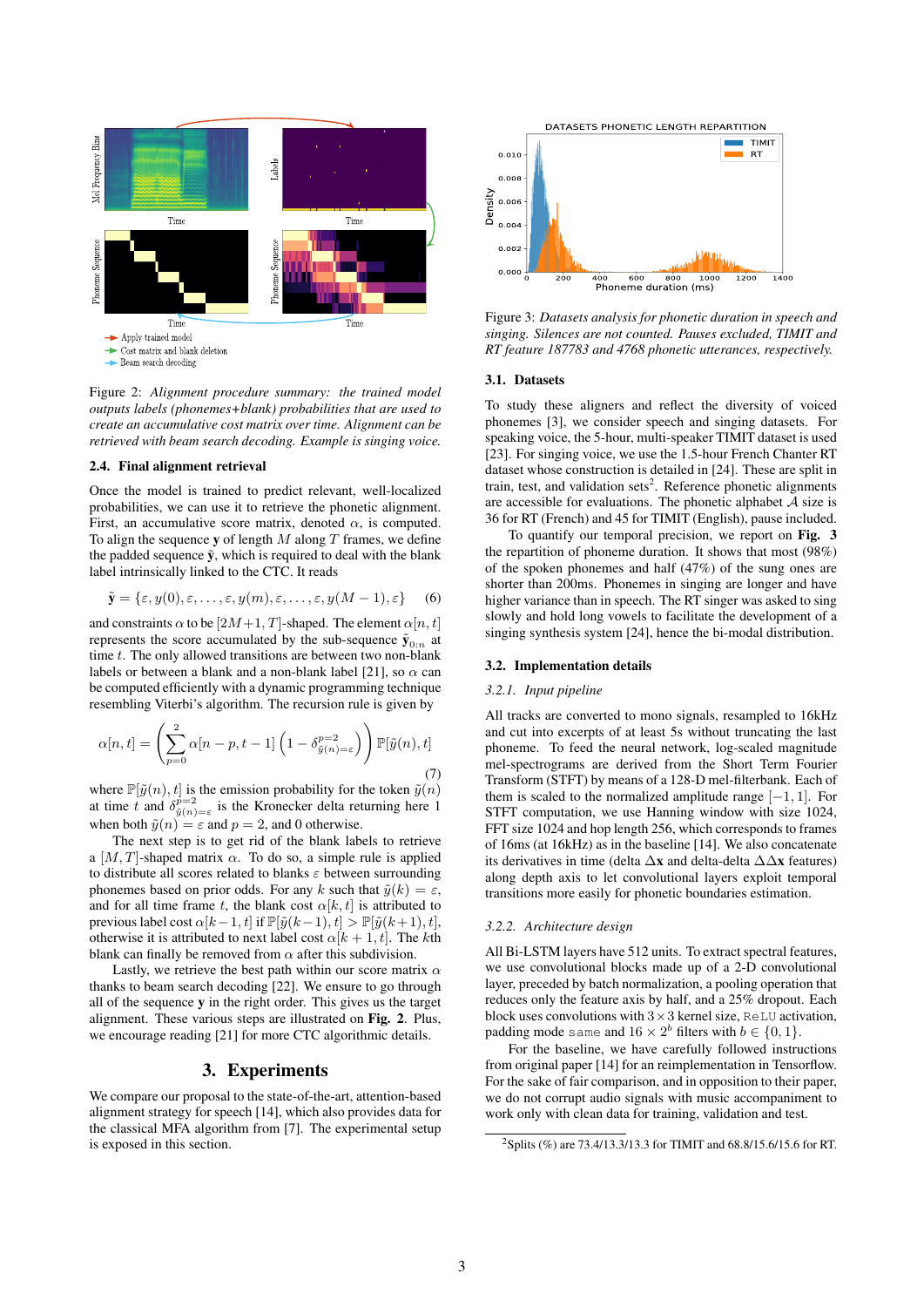Table 1: *Comparative quantitative results for alignment.* BSLN: *our baseline reimplementation;* V1 *and* MFA *are copied from [14];* OURS: *our proposal with phonetic* (PHATT)*, spectral* (SPATT) *or without* (NOATT) *attention. The metrics* MAE *and* MED *(see text) are in expressed in ms.*

|                     | <b>SPEAKING VOICE</b> |      | <b>SINGING VOICE</b> |            |
|---------------------|-----------------------|------|----------------------|------------|
| BSLN                | 22.5                  | 12.2 | 47.4                 | 30.8       |
| V1 from $[14]$      | 22.5                  | 12.9 |                      |            |
| MFA from $[14]$     | 16.3                  | 15.7 |                      |            |
| $OURS - PHATT$      |                       |      |                      |            |
| $\lambda = 1$       | 67.1                  | 58.4 | 161.1                | 82.2       |
| $\lambda = 1e^{-1}$ | 16.3                  | 11.8 | 29.8                 | 19.5       |
| $\lambda = 1e^{-2}$ | 34.2                  | 24.6 | 50.8                 | 32.7       |
| $\lambda = 1e^{-3}$ | 59.6                  | 39.1 | 119.1                | 53.8       |
| $OURS - SPATT$      |                       |      |                      |            |
| $\lambda = 1$       | 73.4                  | 55.2 | 134.8                | 75.0       |
| $\lambda = 1e^{-1}$ | 20.6                  | 13.1 | 35.8                 | 25.7       |
| $\lambda = 1e^{-2}$ | 40.1                  | 27.5 | 49.5                 | 36.8       |
| $\lambda = 1e^{-3}$ | 66.5                  | 45.9 | 123.8                | 55.3       |
| <b>OURS - NOATT</b> |                       |      |                      |            |
| $\lambda = 1e^{-1}$ | 44.1                  | 27.3 | 66.7                 | 45.4       |
|                     | MAE                   | MED  | MAE                  | <b>MED</b> |

#### 3.3. Training procedure

We use batch size 16 and 500 epochs each composed of 128 training steps. Mel-spectrograms and phoneme sequences are padded with zeros. Training minimizes the loss function  $\mathcal{L}(\Theta) = \mathcal{L}_{\text{CTC}}(\Theta) + \lambda \mathcal{L}_{\text{REC}}(\Theta)$  using the ADAM optimizer with learning rate  $1e^{-4}$ . The impact of hyperparameter  $\lambda$  is discussed below. Training stops early after 101 consecutive epochs without validation loss improvement. The learning rate is halfed after 50 stagnant epochs. All codes are written in Python/Tensorflow 2.4 based on the CTC-Model from [25]. Training a model on a GeForce GTX 1080 Ti GPU takes 4hours.

## 4. Results and further works

## 4.1. Results

The performances of the models are evaluated with respect to the two main assessment metrics for alignment task [26], namely *Mean Average Error* (MAE), which is the average time imprecision in predictions; and *MEDian average error* (MED), which is the median time imprecision in predictions. They are expressed in milliseconds (ms). The quantitative evaluations for these metrics on chosen datasets can be found on Table 1.

As stated, the hyperparameter  $\lambda$  is of key importance: it acts as a trade-off between the two losses from Eq.  $(2)$  &  $(5)$ . Should  $\lambda$  be too small (or zero), the CTC loss is not sufficiently constrained and alignment quality deteriorates. Should  $\lambda$  be too large, the reconstruction cost dominates the CTC loss in which case the model struggles to converge and degenerates into some simple spectral Auto-Encoder that does not perform alignment. It is worth noting that  $\lambda = 0.1$  works best for all evaluations, including both databases and types of side information. This leads us to believe that this setting is not specific to contexts or data, and therefore is a good default value. These results prove the usefulness of the reconstruction loss coupled with the CTC loss for data alignment. For next discussions, we fix  $\lambda = 0.1$ .

#### 4.2. Discussions

Evaluations in Table 1 show that our proposal allows significant performance improvement when compared to the baseline, and outperforms it for speech and singing for both MAE and MED. This means that the alignments produced by our system are more precise and less prone to cause severe outliers. This holds true for the two contexts of side information we have studied, spectral (model SPATT) and phonetic (model PHATT). The importance of the attention mechanism is noteworthy: trained without attention, the model NOATT in Table 1 performs poorly.

One can also note that our reimplementation of the baseline is coherent with the results from original paper, and highlights to some extent our competitiveness to the MFA for speech.

The best outcomes are obtained when training is enriched with phonetic transcripts (model PHATT). Significant gains in performances on MAE (30.6% on speech, 33.8% on singing) and MED (4.8% on speech, 25.5% on singing) are measured.

The model SPATT might not be as powerful as PHATT; but has a major benefit to mention. For long audio alignment (*e.g.,* entire songs), phonetic transcripts might be available as a whole, but not for small excerpts (5−10s). It would not be possible to rely on PHATT, at least not without a pre-segmentation, since short-term phonetic contexts would not be provided. For such cases, SPATT remains an interesting, robust alternative.

Another observation is that aligning singing voice is more challenging than speech. Independently of the aligner, MAE and MED drastically increase when considering sung phonemes instead of spoken ones. A reason is the much larger variance of phonetic length as exposed on Fig. 3. The network has to learn to recognize short and long time ranges for phonetic utterance, which is not the case for speech. It is also worth noticing that RT has been sung with a single pitch point.

#### 4.3. Perspectives

The current study has dealt with clean data and relatively short audio excerpts. Further work will investigate alignment of singing voice in musical performances with DALI [27]. This requires to deal with the problems of background music and longer audio. Long audio (*e.g.,* audio books synchronization [28]) is particularly challenging [29, 30] because the memory consumption prevents from loading the complete audio and text so that a pre-segmentation of audio with text must be required.

## 5. Conclusion

In this paper, we have presented a new deep learning-based phoneme-to-audio alignment system designed to predict perframe labels probabilities. To this aim, we have trained deep recurrent networks to learn from audio data and phonetic or spectral side information through a context-oriented attention mechanism. Not only did we take advantage of the CTC loss to ensure that output odds were consistent with the phonetic sequence to align, we also put forward a strategy to reinforce temporal coherence in CTC outputs. Based on a spectral reconstruction constraint, this additional cost guaranteed welllocalized predictions in time. After evaluations, we have shown that our system was suitable for both speaking and singing voice. Our model PHATT exploiting phonetic transcripts has significantly outperformed the baseline reference in terms of mean and median errors, with an average progress of 23.7%. We have also proposed an alternative, fully-spectral aligner, model SPATT, usable when only global sequences are available.

### 6. Acknowledgement

This work has been funded by the French National Research Agency (ANR) project ARS (ANR-19-CE38-0001-01).